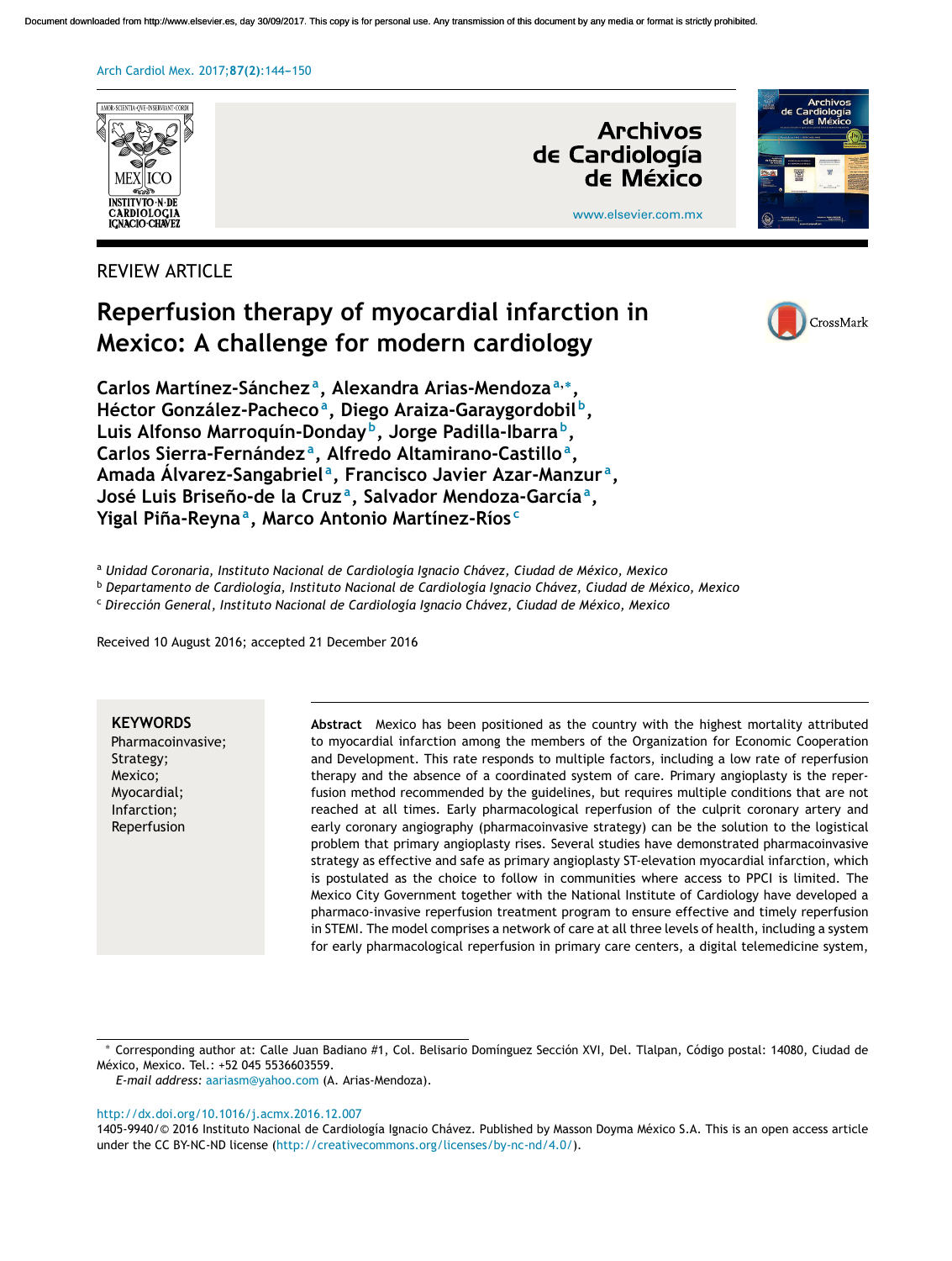an inter-hospital transport network to ensure primary angioplasty or early percutaneous coronary intervention after fibrinolysis and a training program with certification of the health care personal. This program intends to reduce morbidity and mortality associated with myocardial infarction.

© 2016 Instituto Nacional de Cardiología Ignacio Chávez. Published by Masson Doyma México S.A. This is an open access article under the CC BY-NC-ND license [\(http://creativecommons.](http://creativecommons.org/licenses/by-nc-nd/4.0/) [org/licenses/by-nc-nd/4.0/\)](http://creativecommons.org/licenses/by-nc-nd/4.0/).

#### **La reperfusión en el infarto del miocardio en México: un reto para la cardiología moderna**

**Resumen** México se ha posicionado como el país con mayor mortalidad atribuible al infarto del miocardio entre los países de la Organización de Cooperación y Desarrollo Económico. Esta tasa responde a múltiples factores, incluyendo una baja tasa de reperfusión y la ausencia de un sistema único y coordinado para la atención del infarto. Aun cuando la angioplastia es el método de reperfusión recomendado, requiere un sistema coordinado con personal entrenado y recursos materiales, condiciones que no siempre pueden ser alcanzadas. La reperfusión farmacológica temprana, seguida de angiografía coronaria temprana (estrategia farmacoinvasiva) es la solución al problema logístico que representa la angioplastia primaria. Múltiples estudios han demostrado que la estrategia farmacoinvasiva es tan segura y efectiva como la angioplastia primaria en el infarto agudo del miocardio con elevación del segmento ST, y se plantea como la estrategia de elección en comunidades donde el acceso a angioplastia está limitado por factores económicos, geográficos o socioculturales.

El gobierno de la Ciudad de México en conjunto con el Instituto Nacional de Cardiología ha desarrollado un programa de estrategia farmacoinvasiva para asegurar la reperfusión temprana en el infarto del miocardio. El modelo comprende una red de atención en los 3 niveles, incluyendo un sistema de reperfusión farmacológica en centros de primer contacto, transferencia de electrocardiogramas mediante telemedicina entre el primer nivel y el Instituto Nacional de Cardiología, una red de transporte interhospitalario y un programa de entrenamiento y educación continua. El objetivo de este programa es reducir la morbilidad y la mortalidad asociadas al infarto del miocardio.

© 2016 Instituto Nacional de Cardiología Ignacio Chávez. Publicado por Masson Doyma México S.A. Este es un artículo Open Access bajo la licencia CC BY-NC-ND [\(http://creativecommons.](http://creativecommons.org/licenses/by-nc-nd/4.0/) [org/licenses/by-nc-nd/4.0/\)](http://creativecommons.org/licenses/by-nc-nd/4.0/).

#### **Introduction**

Heart disease is Mexico's leading cause of death according to data from the National Institute of Statistics, Geography and Informatics (INEGI), accounting for 18.8% of total deaths, of which, 59% are attributable to myocardial infarction. $^{\rm 1}$  $^{\rm 1}$  $^{\rm 1}$  In several studies, reperfusion therapy (fibrinolysis and coronary angioplasty) has consistently demonstrated a decrease in morbidity and mortality associated with myocardial infarction. $^2$  [R](#page-5-0)ENASICA III study $^3$  $^3$  reported a reperfusion rate in Mexico of 52.6%, which correlates with our experience at the Coronary Care Unit of the National Institute of Cardiology.[4](#page-5-0)

Mexico has been positioned as the country with the highest mortality attributed to myocardial infarction among the members of the Organization for Economic Cooperation and Development (OECD), with a rate of 27.2% compared to the average of  $7.9\%$  [\(](#page-5-0)[Fig.](#page-2-0) 1). This high mortality rate responds to the low rate of reperfusion, the prolonged time for treatment initiation, the absence of a coordinated system of care between primary care physicians and the hospitals that are capable to perform coronary angioplasty, as well as the lack of trained personnel and resources for pharmacological reperfusion in the first level of health care. Based on these reports, one out of two patients with myocardial infarction does not receive any reperfusion therapy, and one out of four patients dies.

### **Choosing the appropriate reperfusion therapy**

European guidelines for the treatment of ST-elevation myocardial infarction (STEMI) recommend primary angioplasty as the preferred reperfusion therapy provided it can be performed expeditiously (i.e. within guideline mandated times), by an experienced team and regardless of whether the patient presents to a primary percutaneous coronary intervention (PPCI) capable hospital.<sup>6</sup> [In](#page-5-0) equal conditions, PPCI has proven to be better than fibrinolysis, mainly in the rate of reinfarction and recurrent ischemia<sup>7</sup>[;](#page-5-0) however, it must be considered that in Keeley's meta-analysis $8$ this results where obtain only in experience centers and this study did not perform a routinary angiography after

#### **PALABRAS CLAVE** Reperfusión; Estrategia; México; Miocardio; Infarto; Reperfusión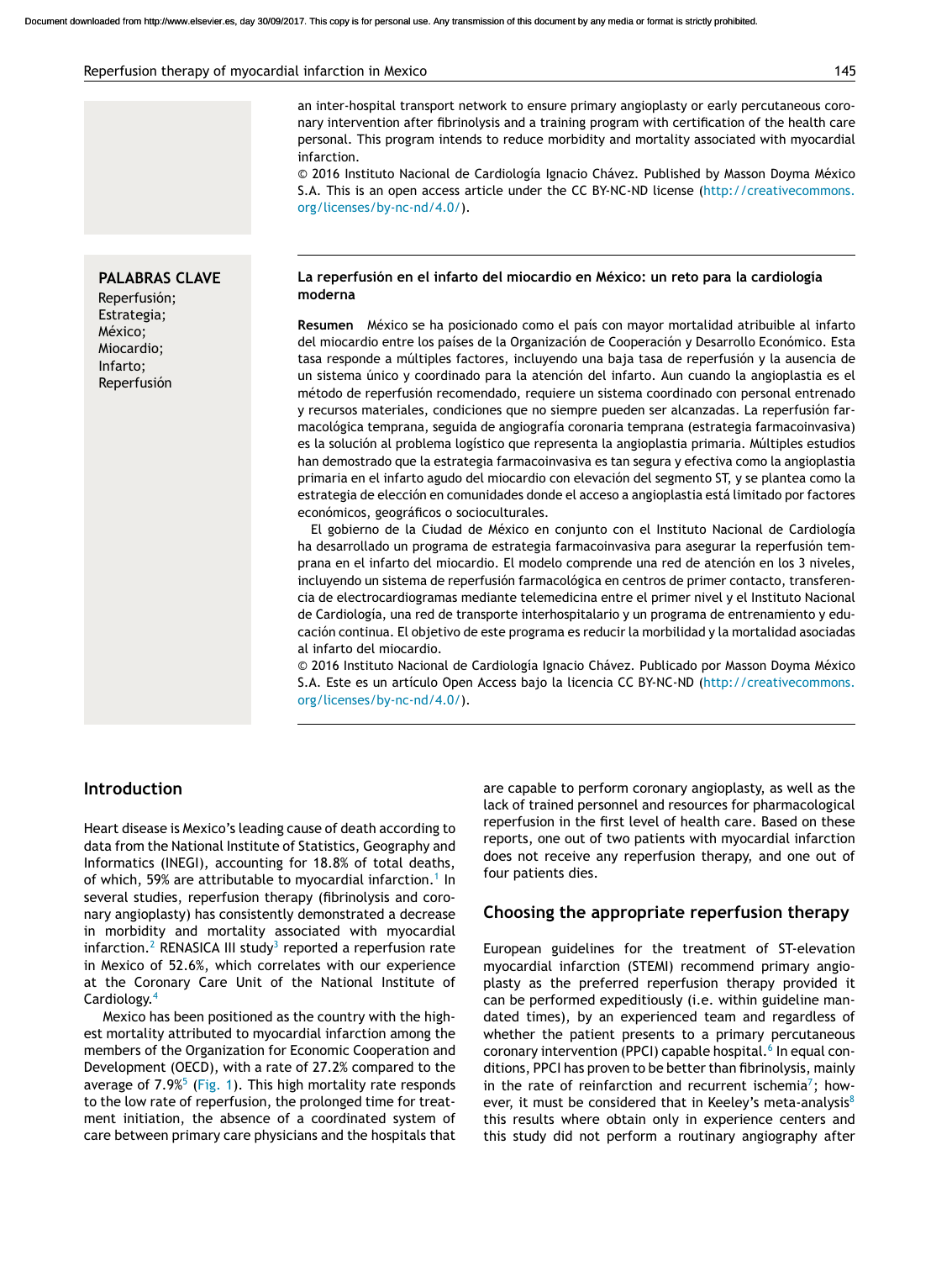<span id="page-2-0"></span>

**Figure 1** 30-day myocardial infarction mortality in patients aged 45 and older. Reproduced from Ref. [5.](#page-5-0)

fibrinolytic therapy. In addition, adjunctive therapy of acute coronary syndromes did not include the use of potent antiplatelet agents such as clopidogrel, prasugrel or ticagrelor, as well as newer anti-thrombinic therapy such as enoxaparin or bivalirudin, which have shown to decrease negative cardiovascular outcomes, and are now part of the standard therapy.<sup>[6](#page-5-0)</sup>

It must be emphasized that reperfusion with PPCI requires a coordinated system care and transport logistics which involves physicians, nursing staff, paramedic personnel and material resources; conditions that even in first world countries are not reached at all times.<sup>[9](#page-5-0)</sup>

In the 2002 CAPTIM trial,<sup>[10](#page-5-0)</sup> total ischemic time (or time to reperfusion) was identified as a crucial factor in the benefit obtained by reperfusion when comparing PPCI versus fibrinolysis. While the CAPTIM trial failed to show a benefit in mortality for patients who were reperfused by prehospital fibrinolysis versus those taken to PPCI, the results of a subse-quent sub-analysis<sup>[11](#page-5-0)</sup> demonstrated that patients reperfused with very early fibrinolysis (<2 h) had a strong tendency to decrease mortality versus PPCI. Since its publication, this study has suggested that early pharmacological reperfusion of the culprit coronary artery and then a routine invasive strategy (coronary angiography) to assess coronary anatomy and ensure vessel patency can be the solution to the logistical problem that PPCI raises.

#### **Pharmaco-invasive reperfusion strategy**

In 2003, Daureman and Sobel were the first to describe a combined approach that could exploit the widespread availability of fibrinolysis and its early administration, to restore at least some degree of myocardial blood flow, coupled with the complete restoration of the culprit coronary artery that can be obtained with subsequent angioplasty. They called this strategy ''pharmaco-invasive recanalization'' and they suggested avoiding the term ''facilitated angioplasty'' since the purpose of fibrinolysis was not properly to ''facilitate''

angioplasty, but to restore anterograde flow of the culprit coronary artery.<sup>[12](#page-5-0)</sup>

The first prospective clinical study that evaluated the pharmaco-invasive strategy was the GRACIA-2 trial,  $13$  published in 2007. In this randomized clinical trial developed in Spain, a total of 212 patients with STEMI were assigned to receive reperfusion therapy with tenecteplase followed by angioplasty with stent placement in the first 3-12h versus PPCI with stent placement combining the use of abciximab within the first 3 h. Primary endpoints were epicardial flow (TIMI) and the degree of myocardial perfusion (TMP), as well as infarct size and ventricular function at 6 weeks. The pharmaco-invasive strategy resulted in an increased frequency of complete epicardial reperfusion (21% vs. 6%); other outcomes including infarct size, left ventricular ejection fraction (LVEF), major bleeding, and the composite of death, reinfarction, stroke or repeat revascularization were similar in both groups at 6 months. The trial concluded that pharmaco-invasive strategy seems to produce earlier and better myocardial perfusion than PPCI. Additionally, the study suggested that the time after fibrinolysis and before coronary angiography could be safely extended for a few hours.

The TRANSFER AMI study<sup>[14](#page-6-0)</sup> included 1059 high-risk STEMI patients who were treated in hospitals without catheterization laboratory and received fibrinolytic treatment with tenecteplase. Patients were randomized between immediate transfer for percutaneous coronary intervention within 6 h after fibrinolysis, or standard treatment (including rescue PCI, if required or delayed angiography). The average time for percutaneous coronary intervention after fibrinolysis was 3 h in the immediate transfer group vs. 33 h in the standard treatment group. The final composite outcome of death, reinfarction, heart failure, cardiogenic shock or recurrent ischemia, occurred less frequently in urgent coronary angiography group (11% vs. 17.2%). This benefit was primarily attributable to reduced reinfarction and recurrent ischemia. The incidence of bleeding was similar in both groups.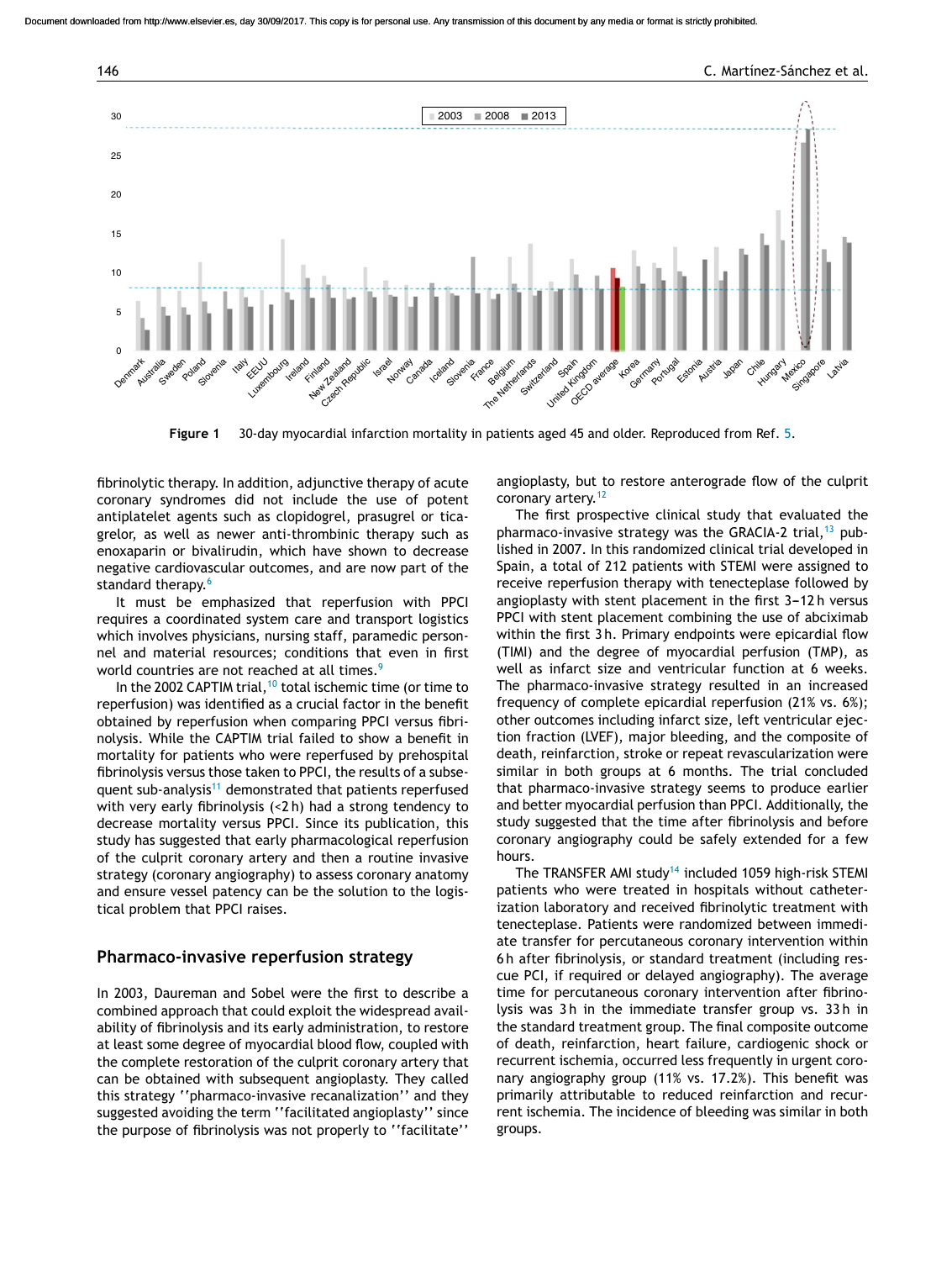Reperfusion therapy of myocardial infarction in Mexico 147



**Figure 2** Results of the French FAST-MI registry showing fiveyear cumulative survival in patients with ST-segment-elevation myocardial infarction according to reperfusion therapy. CI indicates confidence interval; HR, hazard ratio; PCI, percutaneous coronary intervention; and PPCI, primary percutaneous coronary intervention. Reproduced from Ref. [9.](#page-5-0)

The NORDISTEMI study<sup>[15](#page-6-0)</sup> included 276 patients with STEMI treated with pharmacological reperfusion with tenecteplase in which the transfer to a center with cardiac catheterization laboratory would be more than 90 min. Patients were randomized to immediate transfer for percutaneous angioplasty, and to conservative strategy and elective angiography. The primary end point of death, reinfarction, stroke or recurrent ischemia at one year, showed no difference between the groups (20.9% vs. 27.3%). However, combined outcome of reinfarction, death or stroke was lower in the immediate angioplasty group (6.0% vs. 15.9%).

Finally, STREAM trial<sup>[16](#page-6-0)</sup> included 1892 patients with STEMI who presented in the first 3h after the onset of symptoms that could not undergo PPCI within an hour after first medical contact. Patients were randomized to either, pharmaco-invasive strategy (fibrinolysis with tenecteplase and then angiography in the next 6 to 24 h) or PPCI. The average first medical contact time was 60 min, and the difference between the time from onset of symptoms to the administration of tenecteplase or angioplasty was 78 min. There were no differences in the primary endpoint of death, reinfarction, heart failure or cardiogenic shock at 30 days. The researchers found an excess of intracranial bleeding in patients older than 75 years when it had achieved about 20% of recruitment. This led to an adjustment protocol to decrease to 50% of tenecteplase dose in patients older than 75 years; with this adjustment, the final rate of bleeding was similar between groups. Rescue angioplasty was required in 36% of patients randomized to tenecteplase group. After a year of patient follow up,<sup>[17](#page-6-0)</sup> the STREAM trial showed that overall mortality (6.7% vs. 5.9%) and cardiac mortality (4% vs. 4.1%) were similar between the patients treated with PPCI or pharmaco-invasive strategy.

A real-world study in France (FAST-MI) reported mortality rates comparing the pharmaco-invasive strategy versus PPCI, and demonstrated better crude mortality rates for the first strategy, and reported similar results between the both of them after the propensity score analysis<sup>[9](#page-5-0)</sup> (Fig. 2). The mortality benefit associated with PPCI may be lost if doorto-balloon time is delayed by >1 h compared to fibrinolytic therapy door-to-needle time<sup>[18](#page-6-0)</sup> (Fig. 3).



**Figure 3** Absolute risk reduction in 4- to 6-week mortality rates with primary PCI as a function of PCI-related time delay. *Circle sizes* reflect the sample size of the individual study. Values >0 represent benefit and values <0 represent harm. *Solid line*, weighted meta-regression. Reproduced from Ref. [18.](#page-6-0)

Over this solid framework of evidence, we can affirm that pharmaco-invasive strategy is as effective and safe as angioplasty in treating STEMI.

With this background set up, pharmaco-invasive strategy is postulated as the choice to follow in communities, regions and countries where access to PPCI is limited by economic, geographical or sociocultural factors.

#### **Pharmaco-invasive reperfusion strategy in developing countries**

Different communities and regions have established programs that coordinate logistical services, pre-hospital emergencies facilities, tele-medicine, inter-hospital coordination and decision making technologies to improve the management and prognosis of patients with STEMI. In 2013 Solla et al. reported the experience of implementing a regional system of care for patients with STEMI in Bahia, Brazil,<sup>[19](#page-6-0)</sup> reaching a reperfusion rate of 75.6% in patients presenting within 12 h of symptom onset. The study identified the key factors for the success of the coordinated program: the opportune recording of the initial ECG and diagnosis of STEMI (independently or aided by a tertiary care center), the coordination of inter-hospital transport to achieve the best reperfusion strategy, and identification of the hospitals with primary angioplasty 24 h a day to complete the pharmacoinvasive strategy with coronary angiography and angioplasty as instructed by the algorithm developed locally.

In 2014 Dharma and colleagues shared the experience of the implementation of a networked system of cardiovascular care in Jakarta, Indonesia.[20](#page-6-0) Interventions included a community education program in basic life support, placement of automated external defibrillators (AED) in strategic locations, designing and using a system of pre-hospital electrocardiograms, a transfer protocol and specific inhospital practices to reduce delays in reperfusion. After a year of program implementation, researchers reported an increase in interhospital referrals of patients with STEMI (greater awareness of medical personnel about STEMI), greater number of angioplasties (83% vs. 73%, *p* = 0.005) and more patients reaching a door-to-needle time under 30 min (84.5% vs. 80.2%, *p* < 0.001). However, there was no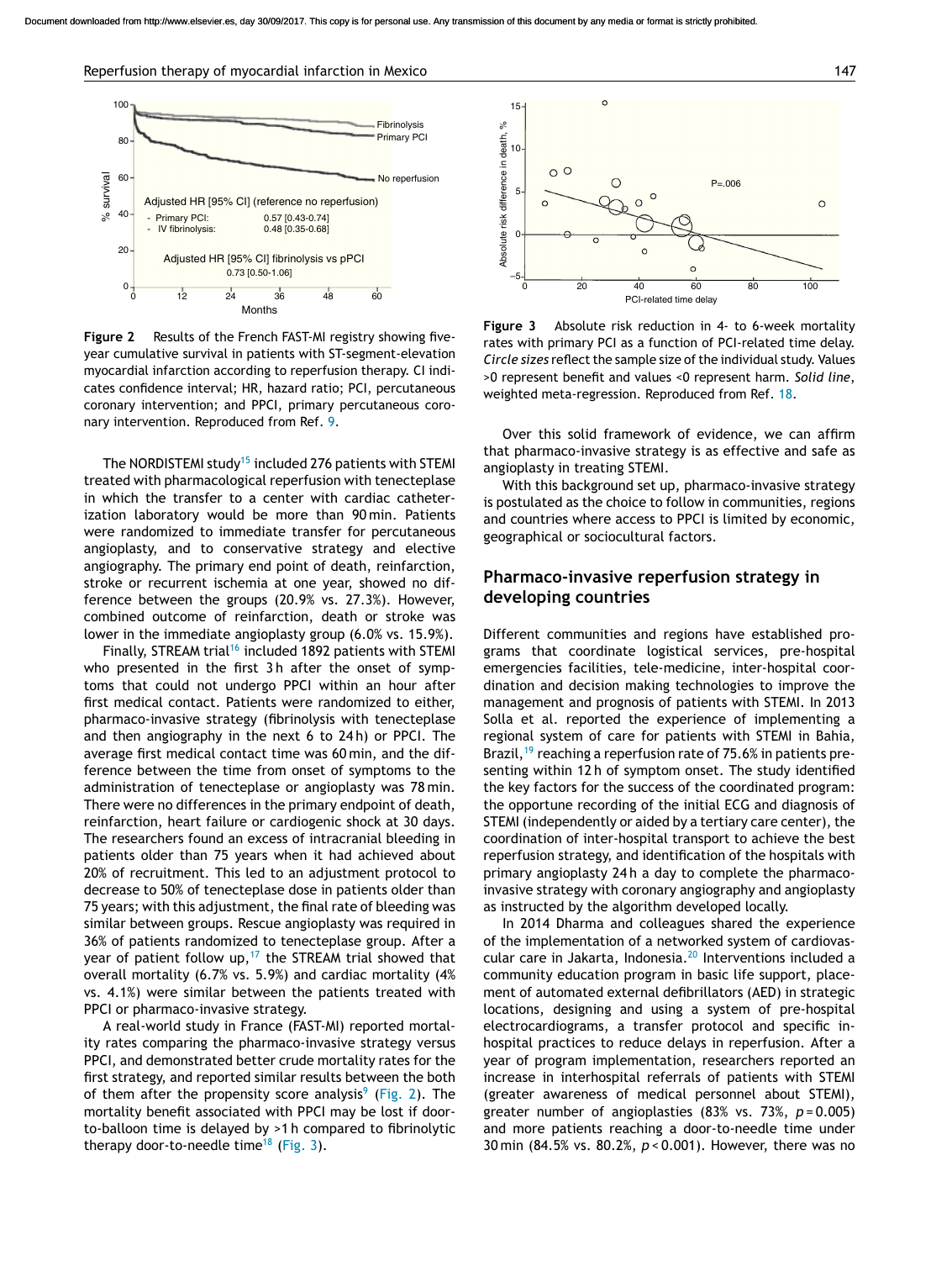difference in the door-to-balloon time, the rate of patients who presented outside the time window, neither in-hospital mortality in 2011 compared to 2008-2010. The authors concluded that then following points may be improved in the future:

- Deficiencies in pre-hospital flowcharts assigned to emergency transportation personnel
- Pre-hospital electrocardiograms
- Continuing education of staff involved at any level of the system

Finally, the STEMI-INDIA group, in the region of Tamil Nadu, published their experience by organizing the health system in a number of networks where rural hospitals were grouped by geo-location around ''hub'' hospitals, with the intention to reduce treatment delays and improve the rate of reperfusion and myocardial infarction outcomes. The results showed a reduction in the time of first medical contact to reperfusion, and promoted the formation of a coalition that included the regional government, the emergency ambulance service and a non-profit national association (STEMI-INDIA) with the goal of advice and coordinate the efforts of all parties involved. $21$ 

The experience shared by the authors of these three systems, recently introduced in these three developing countries, emphasizes the importance of several issues:

- The important role of medical services in pre-hospital emergency care facilities as a crucial tool to begin the attention flow chart
- The need for interventions dedicated to improve STEMI quality care including time of first medical contact, doorto-ECG time, ECG-onset of reperfusion time, as well as transfer times, and not just the door-to-balloon time
- A strong legislative and financial government support
- The need for continuing education and certification
- The need to allow feedback in the short, intermediate and long term, as this information will be used as representative markers to adjust policies.

# **Local reperfusion strategies and pharmaco-invasive reperfusion in México**

Currently, there is no universal STEMI reperfusion program in México. Great achievements have been accomplished thanks to the ''Código Infarto'' initiative, a prompt STEMI recognition and treatment strategy sponsored by the Mexican Society of Interventional Cardiology (SOCIME) and Mexican Institute of Social Security (IMSS). Since its implementation, this initiative has successfully established STEMI management programs in several states of México. However, a universal reperfusion strategy is still lacking, especially for those who are not under a program of social security and those who live in sub-urban and rural areas of the country (at least 25% of the total population $^{22}$ [\).](#page-6-0)

Only 15% of the hospitals in México have a catheterization laboratory, and not all are available 24 h a day, seven days a week. The number of coronary revascularization procedures is the lowest among the OECD countries (6 procedures per 100,000 populations per year), ten times below the next

country on the list (Chile, 62 procedures per 100,000 populations per year) and 36.5 times below the average. Given these data and the scientific evidence presented above, the pharmaco-invasive strategy is the most suitable strategy for STEMI reperfusion treatment in our country, especially if full coverage is planned, including those patients in non-urban and difficult access areas.

Mexico City and the metropolitan area of the Valley of Mexico is a megalopolis of 20.1 million inhabitants, immersed in critical transportation and mobility problems. Land access to certain areas of the city can be extremely difficult in peak traffic hours when road conditions are chaotic, a situation that complicates patient transporting to a primary-PCI capable hospital. The Mexico City Government in joint effort with the National Institute of Cardiology has developed a pharmaco-invasive reperfusion treatment program to ensure effective and timely reperfusion in STEMI. This pilot model comprises a network of care at all three levels of health, and includes the following:

- A system of early pharmacological reperfusion treatment in the primary care centers.
- A telemedicine system with electrocardiogram digital transfer between primary care and the National Institute of Cardiology in order to help primary care physician to decide if the first strategy for reperfusion would be fibrinolytics or primary-PCI according to the scenario.
- An inter-hospital transport network to ensure primary-PCI or early percutaneous coronary intervention after fibrinolysis in one of the coronary-catheterization capable centers.
- A training program and the certification of the health care personal (physicians and nurses) for the treatment of STEMI.

With the previous strategy, it is expected to prioritize early diagnosis and effective pharmacological reperfusion, and ensure the presence of qualified personal for reperfusion therapy at optimal times in critical scenarios. Also the National Institute of cardiology will coordinate the transfer protocol to a highly level facility (either to primary angioplasty or pharmaco-invasive reperfusion strategy).

A telemedicine system with electrocardiogram transfer between primary care and the National Institute of Cardiology was established in order to aid primary care physicians to decide if first reperfusion strategy should be fibrinolytics or primary-PCI, according to individual scenario. A geolocation reference based system comprising 140 primary care centers, 5 general hospitals and 2 specialty hospitals where coronary angiography is performed ([Fig.](#page-5-0) 4) is intended to be available in the near future to assist patient management logistics.

# **Final message**

The authors of this manuscript strongly believe that pharmacoinvasive strategy is the therapeutic of choice for STEMI in México, based on social, economic and health-care driven factors. The joint program between the Government of Mexico City and the National Institute of Cardiology binds the efforts to guarantee an early and safe reperfusion therapy.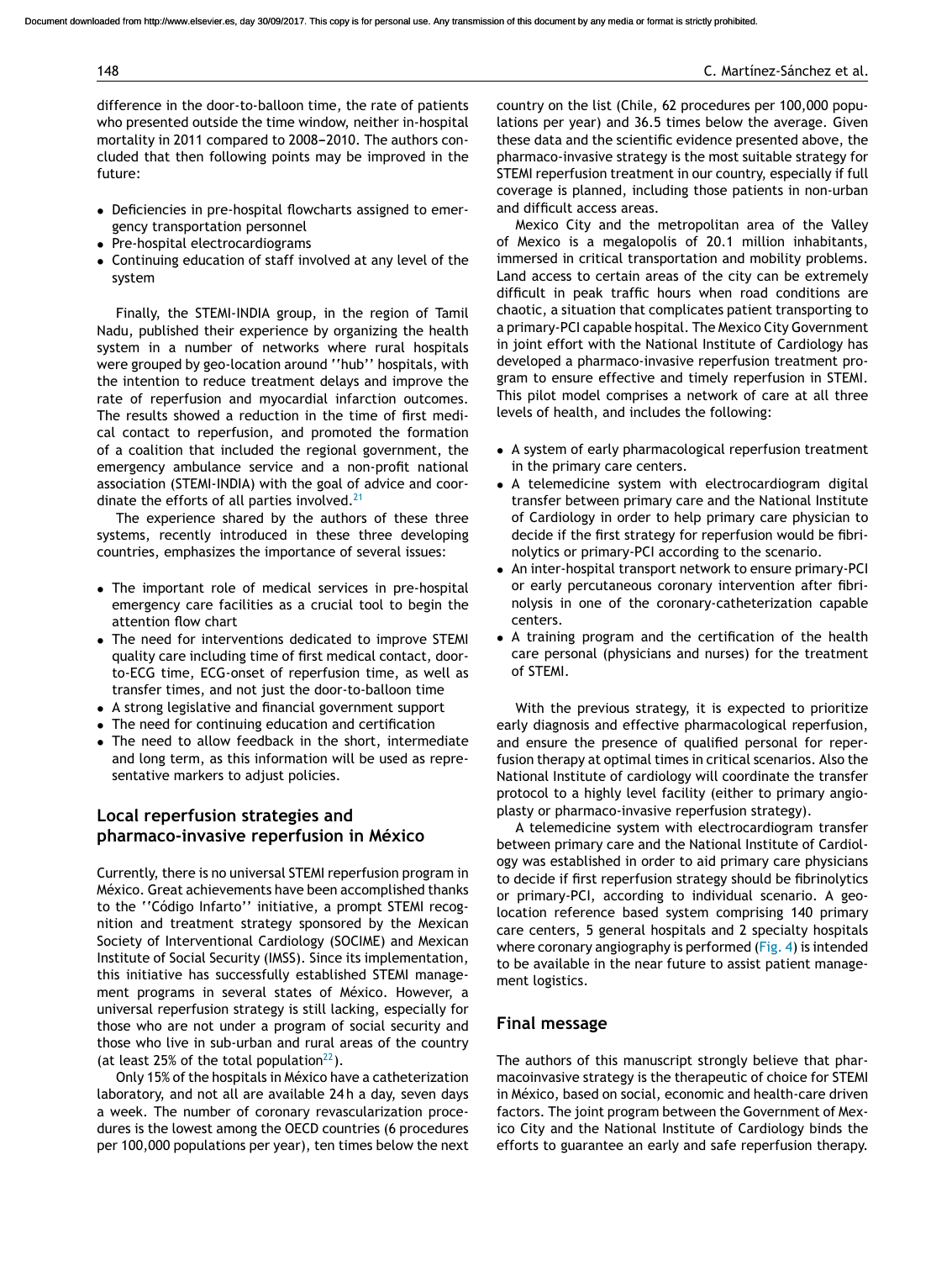#### <span id="page-5-0"></span>Reperfusion therapy of myocardial infarction in Mexico 149



**Figure 4** Representative scheme of the inter-hospitalary STEMI pharmacoinvasive network.

The program intends to reduce morbidity and mortality associated with myocardial infarction, and strong emphasis is made for other regions to adopt local strategies that allow timely reperfusion and improve the prognosis of STEMI in México.

#### **Funding**

No endorsement of any kind received to conduct this study/article.

# **Conflict of interest**

The authors declare no conflict of interest.

# **References**

- 1. Instituto Nacional de Estadística, Geografía e Informática. Mortalidad. [2016] México: [www.inegi.org.mx](http://www.inegi.org.mx/) [accessed 08.08.16]. Available from: [http://www.inegi.org.mx/est/contenidos/](http://www.inegi.org.mx/est/contenidos/proyectos/registros/vitales/mortalidad/tabulados/ConsultaMortalidad.asp) [proyectos/registros/vitales/mortalidad/tabulados/Consulta](http://www.inegi.org.mx/est/contenidos/proyectos/registros/vitales/mortalidad/tabulados/ConsultaMortalidad.asp) [Mortalidad.asp](http://www.inegi.org.mx/est/contenidos/proyectos/registros/vitales/mortalidad/tabulados/ConsultaMortalidad.asp)
- 2. [Anderson](http://refhub.elsevier.com/S1405-9940(16)30125-2/sbref0120) [JL,](http://refhub.elsevier.com/S1405-9940(16)30125-2/sbref0120) [Karagounis](http://refhub.elsevier.com/S1405-9940(16)30125-2/sbref0120) [LA,](http://refhub.elsevier.com/S1405-9940(16)30125-2/sbref0120) [Califf](http://refhub.elsevier.com/S1405-9940(16)30125-2/sbref0120) [RM.](http://refhub.elsevier.com/S1405-9940(16)30125-2/sbref0120) [Metaanalysis](http://refhub.elsevier.com/S1405-9940(16)30125-2/sbref0120) [of](http://refhub.elsevier.com/S1405-9940(16)30125-2/sbref0120) [five](http://refhub.elsevier.com/S1405-9940(16)30125-2/sbref0120) [reported](http://refhub.elsevier.com/S1405-9940(16)30125-2/sbref0120) [studies](http://refhub.elsevier.com/S1405-9940(16)30125-2/sbref0120) [on](http://refhub.elsevier.com/S1405-9940(16)30125-2/sbref0120) [the](http://refhub.elsevier.com/S1405-9940(16)30125-2/sbref0120) [relation](http://refhub.elsevier.com/S1405-9940(16)30125-2/sbref0120) [of](http://refhub.elsevier.com/S1405-9940(16)30125-2/sbref0120) [early](http://refhub.elsevier.com/S1405-9940(16)30125-2/sbref0120) [coronary](http://refhub.elsevier.com/S1405-9940(16)30125-2/sbref0120) [patency](http://refhub.elsevier.com/S1405-9940(16)30125-2/sbref0120) [grades](http://refhub.elsevier.com/S1405-9940(16)30125-2/sbref0120) [with](http://refhub.elsevier.com/S1405-9940(16)30125-2/sbref0120) [mortality](http://refhub.elsevier.com/S1405-9940(16)30125-2/sbref0120) [and](http://refhub.elsevier.com/S1405-9940(16)30125-2/sbref0120) [outcomes](http://refhub.elsevier.com/S1405-9940(16)30125-2/sbref0120) [after](http://refhub.elsevier.com/S1405-9940(16)30125-2/sbref0120) [acute](http://refhub.elsevier.com/S1405-9940(16)30125-2/sbref0120) [myocardial](http://refhub.elsevier.com/S1405-9940(16)30125-2/sbref0120) [infarction.](http://refhub.elsevier.com/S1405-9940(16)30125-2/sbref0120) [Am](http://refhub.elsevier.com/S1405-9940(16)30125-2/sbref0120) [J](http://refhub.elsevier.com/S1405-9940(16)30125-2/sbref0120) [Cardiol.](http://refhub.elsevier.com/S1405-9940(16)30125-2/sbref0120) 1996;78:1-8.
- 3. [Martinez-Sanchez](http://refhub.elsevier.com/S1405-9940(16)30125-2/sbref0125) [C,](http://refhub.elsevier.com/S1405-9940(16)30125-2/sbref0125) [Borrayo](http://refhub.elsevier.com/S1405-9940(16)30125-2/sbref0125) [G,](http://refhub.elsevier.com/S1405-9940(16)30125-2/sbref0125) [Carrillo](http://refhub.elsevier.com/S1405-9940(16)30125-2/sbref0125) [J,](http://refhub.elsevier.com/S1405-9940(16)30125-2/sbref0125) [Juarez](http://refhub.elsevier.com/S1405-9940(16)30125-2/sbref0125) [U,](http://refhub.elsevier.com/S1405-9940(16)30125-2/sbref0125) [Quin](http://refhub.elsevier.com/S1405-9940(16)30125-2/sbref0125)[tanilla](http://refhub.elsevier.com/S1405-9940(16)30125-2/sbref0125) [J,](http://refhub.elsevier.com/S1405-9940(16)30125-2/sbref0125) [Jerjes-Sanchez](http://refhub.elsevier.com/S1405-9940(16)30125-2/sbref0125) [C,](http://refhub.elsevier.com/S1405-9940(16)30125-2/sbref0125) [RENASICA](http://refhub.elsevier.com/S1405-9940(16)30125-2/sbref0125) [III](http://refhub.elsevier.com/S1405-9940(16)30125-2/sbref0125) [Investigators.](http://refhub.elsevier.com/S1405-9940(16)30125-2/sbref0125) [Clinical](http://refhub.elsevier.com/S1405-9940(16)30125-2/sbref0125) [management](http://refhub.elsevier.com/S1405-9940(16)30125-2/sbref0125) [and](http://refhub.elsevier.com/S1405-9940(16)30125-2/sbref0125) [hospital](http://refhub.elsevier.com/S1405-9940(16)30125-2/sbref0125) [outcomes](http://refhub.elsevier.com/S1405-9940(16)30125-2/sbref0125) [of](http://refhub.elsevier.com/S1405-9940(16)30125-2/sbref0125) [acute](http://refhub.elsevier.com/S1405-9940(16)30125-2/sbref0125) [coronary](http://refhub.elsevier.com/S1405-9940(16)30125-2/sbref0125) [syn](http://refhub.elsevier.com/S1405-9940(16)30125-2/sbref0125)[drome](http://refhub.elsevier.com/S1405-9940(16)30125-2/sbref0125) [patients](http://refhub.elsevier.com/S1405-9940(16)30125-2/sbref0125) [in](http://refhub.elsevier.com/S1405-9940(16)30125-2/sbref0125) [Mexico:](http://refhub.elsevier.com/S1405-9940(16)30125-2/sbref0125) [the](http://refhub.elsevier.com/S1405-9940(16)30125-2/sbref0125) [Third](http://refhub.elsevier.com/S1405-9940(16)30125-2/sbref0125) [National](http://refhub.elsevier.com/S1405-9940(16)30125-2/sbref0125) [Registry](http://refhub.elsevier.com/S1405-9940(16)30125-2/sbref0125) [of](http://refhub.elsevier.com/S1405-9940(16)30125-2/sbref0125) [Acute](http://refhub.elsevier.com/S1405-9940(16)30125-2/sbref0125) [Coronary](http://refhub.elsevier.com/S1405-9940(16)30125-2/sbref0125) [Syndromes](http://refhub.elsevier.com/S1405-9940(16)30125-2/sbref0125) [\(RENASICA](http://refhub.elsevier.com/S1405-9940(16)30125-2/sbref0125) [III\).](http://refhub.elsevier.com/S1405-9940(16)30125-2/sbref0125) [Arch](http://refhub.elsevier.com/S1405-9940(16)30125-2/sbref0125) [Cardiol](http://refhub.elsevier.com/S1405-9940(16)30125-2/sbref0125) [Mex.](http://refhub.elsevier.com/S1405-9940(16)30125-2/sbref0125) 2016;86:221-324.
- 4. [González-Pacheco](http://refhub.elsevier.com/S1405-9940(16)30125-2/sbref0130) [H,](http://refhub.elsevier.com/S1405-9940(16)30125-2/sbref0130) [Márquez](http://refhub.elsevier.com/S1405-9940(16)30125-2/sbref0130) [MF,](http://refhub.elsevier.com/S1405-9940(16)30125-2/sbref0130) [Arias-Mendoza](http://refhub.elsevier.com/S1405-9940(16)30125-2/sbref0130) [A,](http://refhub.elsevier.com/S1405-9940(16)30125-2/sbref0130) [et](http://refhub.elsevier.com/S1405-9940(16)30125-2/sbref0130) [al.](http://refhub.elsevier.com/S1405-9940(16)30125-2/sbref0130) [Clinical](http://refhub.elsevier.com/S1405-9940(16)30125-2/sbref0130) [features](http://refhub.elsevier.com/S1405-9940(16)30125-2/sbref0130) [and](http://refhub.elsevier.com/S1405-9940(16)30125-2/sbref0130) [in-hospital](http://refhub.elsevier.com/S1405-9940(16)30125-2/sbref0130) [mortality](http://refhub.elsevier.com/S1405-9940(16)30125-2/sbref0130) [associated](http://refhub.elsevier.com/S1405-9940(16)30125-2/sbref0130) [with](http://refhub.elsevier.com/S1405-9940(16)30125-2/sbref0130) [different](http://refhub.elsevier.com/S1405-9940(16)30125-2/sbref0130) [types](http://refhub.elsevier.com/S1405-9940(16)30125-2/sbref0130) [of](http://refhub.elsevier.com/S1405-9940(16)30125-2/sbref0130) [atrial](http://refhub.elsevier.com/S1405-9940(16)30125-2/sbref0130) [fibrillation](http://refhub.elsevier.com/S1405-9940(16)30125-2/sbref0130) [in](http://refhub.elsevier.com/S1405-9940(16)30125-2/sbref0130) [patients](http://refhub.elsevier.com/S1405-9940(16)30125-2/sbref0130) [with](http://refhub.elsevier.com/S1405-9940(16)30125-2/sbref0130) [acute](http://refhub.elsevier.com/S1405-9940(16)30125-2/sbref0130)

[coronary](http://refhub.elsevier.com/S1405-9940(16)30125-2/sbref0130) [syndrome](http://refhub.elsevier.com/S1405-9940(16)30125-2/sbref0130) [with](http://refhub.elsevier.com/S1405-9940(16)30125-2/sbref0130) [and](http://refhub.elsevier.com/S1405-9940(16)30125-2/sbref0130) [without](http://refhub.elsevier.com/S1405-9940(16)30125-2/sbref0130) [ST](http://refhub.elsevier.com/S1405-9940(16)30125-2/sbref0130) [elevation.](http://refhub.elsevier.com/S1405-9940(16)30125-2/sbref0130) [J](http://refhub.elsevier.com/S1405-9940(16)30125-2/sbref0130) [Cardiol.](http://refhub.elsevier.com/S1405-9940(16)30125-2/sbref0130) [2015;66:148](http://refhub.elsevier.com/S1405-9940(16)30125-2/sbref0130)-[54.](http://refhub.elsevier.com/S1405-9940(16)30125-2/sbref0130)

- 5. [OECD.](http://refhub.elsevier.com/S1405-9940(16)30125-2/sbref0135) [Health](http://refhub.elsevier.com/S1405-9940(16)30125-2/sbref0135) [at](http://refhub.elsevier.com/S1405-9940(16)30125-2/sbref0135) [a](http://refhub.elsevier.com/S1405-9940(16)30125-2/sbref0135) [glance](http://refhub.elsevier.com/S1405-9940(16)30125-2/sbref0135) [2011:](http://refhub.elsevier.com/S1405-9940(16)30125-2/sbref0135) [OECD](http://refhub.elsevier.com/S1405-9940(16)30125-2/sbref0135) [indicators.](http://refhub.elsevier.com/S1405-9940(16)30125-2/sbref0135) [OECD](http://refhub.elsevier.com/S1405-9940(16)30125-2/sbref0135) [Publish](http://refhub.elsevier.com/S1405-9940(16)30125-2/sbref0135)[ing;](http://refhub.elsevier.com/S1405-9940(16)30125-2/sbref0135) [2011.](http://refhub.elsevier.com/S1405-9940(16)30125-2/sbref0135)
- 6. [Steg](http://refhub.elsevier.com/S1405-9940(16)30125-2/sbref0140) [PG,](http://refhub.elsevier.com/S1405-9940(16)30125-2/sbref0140) [James](http://refhub.elsevier.com/S1405-9940(16)30125-2/sbref0140) [SK,](http://refhub.elsevier.com/S1405-9940(16)30125-2/sbref0140) [Atar](http://refhub.elsevier.com/S1405-9940(16)30125-2/sbref0140) [D,](http://refhub.elsevier.com/S1405-9940(16)30125-2/sbref0140) [et](http://refhub.elsevier.com/S1405-9940(16)30125-2/sbref0140) [al.](http://refhub.elsevier.com/S1405-9940(16)30125-2/sbref0140) [ESC](http://refhub.elsevier.com/S1405-9940(16)30125-2/sbref0140) [guidelines](http://refhub.elsevier.com/S1405-9940(16)30125-2/sbref0140) [for](http://refhub.elsevier.com/S1405-9940(16)30125-2/sbref0140) [the](http://refhub.elsevier.com/S1405-9940(16)30125-2/sbref0140) [man](http://refhub.elsevier.com/S1405-9940(16)30125-2/sbref0140)[agement](http://refhub.elsevier.com/S1405-9940(16)30125-2/sbref0140) [of](http://refhub.elsevier.com/S1405-9940(16)30125-2/sbref0140) [acute](http://refhub.elsevier.com/S1405-9940(16)30125-2/sbref0140) [myocardial](http://refhub.elsevier.com/S1405-9940(16)30125-2/sbref0140) [infarction](http://refhub.elsevier.com/S1405-9940(16)30125-2/sbref0140) [in](http://refhub.elsevier.com/S1405-9940(16)30125-2/sbref0140) [patients](http://refhub.elsevier.com/S1405-9940(16)30125-2/sbref0140) [presenting](http://refhub.elsevier.com/S1405-9940(16)30125-2/sbref0140) [with](http://refhub.elsevier.com/S1405-9940(16)30125-2/sbref0140) [ST-segment](http://refhub.elsevier.com/S1405-9940(16)30125-2/sbref0140) [elevation.](http://refhub.elsevier.com/S1405-9940(16)30125-2/sbref0140) [Eur](http://refhub.elsevier.com/S1405-9940(16)30125-2/sbref0140) [Heart](http://refhub.elsevier.com/S1405-9940(16)30125-2/sbref0140) [J.](http://refhub.elsevier.com/S1405-9940(16)30125-2/sbref0140) 2012;33:2569-619.
- 7. [Andersen](http://refhub.elsevier.com/S1405-9940(16)30125-2/sbref0145) [HR,](http://refhub.elsevier.com/S1405-9940(16)30125-2/sbref0145) [Nielsen](http://refhub.elsevier.com/S1405-9940(16)30125-2/sbref0145) [TT,](http://refhub.elsevier.com/S1405-9940(16)30125-2/sbref0145) [Vesterlund](http://refhub.elsevier.com/S1405-9940(16)30125-2/sbref0145) [T,](http://refhub.elsevier.com/S1405-9940(16)30125-2/sbref0145) [et](http://refhub.elsevier.com/S1405-9940(16)30125-2/sbref0145) [al.](http://refhub.elsevier.com/S1405-9940(16)30125-2/sbref0145) [Danish](http://refhub.elsevier.com/S1405-9940(16)30125-2/sbref0145) [multicenter](http://refhub.elsevier.com/S1405-9940(16)30125-2/sbref0145) [randomized](http://refhub.elsevier.com/S1405-9940(16)30125-2/sbref0145) [study](http://refhub.elsevier.com/S1405-9940(16)30125-2/sbref0145) [on](http://refhub.elsevier.com/S1405-9940(16)30125-2/sbref0145) [fibrinolytic](http://refhub.elsevier.com/S1405-9940(16)30125-2/sbref0145) [therapy](http://refhub.elsevier.com/S1405-9940(16)30125-2/sbref0145) [versus](http://refhub.elsevier.com/S1405-9940(16)30125-2/sbref0145) [acute](http://refhub.elsevier.com/S1405-9940(16)30125-2/sbref0145) [coronary](http://refhub.elsevier.com/S1405-9940(16)30125-2/sbref0145) [angioplasty](http://refhub.elsevier.com/S1405-9940(16)30125-2/sbref0145) [in](http://refhub.elsevier.com/S1405-9940(16)30125-2/sbref0145) [acute](http://refhub.elsevier.com/S1405-9940(16)30125-2/sbref0145) [myocardial](http://refhub.elsevier.com/S1405-9940(16)30125-2/sbref0145) [infarction:](http://refhub.elsevier.com/S1405-9940(16)30125-2/sbref0145) [rationale](http://refhub.elsevier.com/S1405-9940(16)30125-2/sbref0145) [and](http://refhub.elsevier.com/S1405-9940(16)30125-2/sbref0145) [design](http://refhub.elsevier.com/S1405-9940(16)30125-2/sbref0145) [of](http://refhub.elsevier.com/S1405-9940(16)30125-2/sbref0145) [the](http://refhub.elsevier.com/S1405-9940(16)30125-2/sbref0145) [DANish](http://refhub.elsevier.com/S1405-9940(16)30125-2/sbref0145) [trial](http://refhub.elsevier.com/S1405-9940(16)30125-2/sbref0145) [in](http://refhub.elsevier.com/S1405-9940(16)30125-2/sbref0145) [Acute](http://refhub.elsevier.com/S1405-9940(16)30125-2/sbref0145) [Myocardial](http://refhub.elsevier.com/S1405-9940(16)30125-2/sbref0145) [Infarction-2](http://refhub.elsevier.com/S1405-9940(16)30125-2/sbref0145) [\(DANAMI-2\).](http://refhub.elsevier.com/S1405-9940(16)30125-2/sbref0145) [Am](http://refhub.elsevier.com/S1405-9940(16)30125-2/sbref0145) [Heart](http://refhub.elsevier.com/S1405-9940(16)30125-2/sbref0145) [J.](http://refhub.elsevier.com/S1405-9940(16)30125-2/sbref0145) 2003;146:234-41.
- 8. [Keeley](http://refhub.elsevier.com/S1405-9940(16)30125-2/sbref0150) [EC,](http://refhub.elsevier.com/S1405-9940(16)30125-2/sbref0150) [Boura](http://refhub.elsevier.com/S1405-9940(16)30125-2/sbref0150) [JA,](http://refhub.elsevier.com/S1405-9940(16)30125-2/sbref0150) [Grines](http://refhub.elsevier.com/S1405-9940(16)30125-2/sbref0150) [CL.](http://refhub.elsevier.com/S1405-9940(16)30125-2/sbref0150) [Primary](http://refhub.elsevier.com/S1405-9940(16)30125-2/sbref0150) [angioplasty](http://refhub.elsevier.com/S1405-9940(16)30125-2/sbref0150) [versus](http://refhub.elsevier.com/S1405-9940(16)30125-2/sbref0150) [intravenous](http://refhub.elsevier.com/S1405-9940(16)30125-2/sbref0150) [thrombolytic](http://refhub.elsevier.com/S1405-9940(16)30125-2/sbref0150) [therapy](http://refhub.elsevier.com/S1405-9940(16)30125-2/sbref0150) [for](http://refhub.elsevier.com/S1405-9940(16)30125-2/sbref0150) [acute](http://refhub.elsevier.com/S1405-9940(16)30125-2/sbref0150) [myocardial](http://refhub.elsevier.com/S1405-9940(16)30125-2/sbref0150) [infarc](http://refhub.elsevier.com/S1405-9940(16)30125-2/sbref0150)[tion:](http://refhub.elsevier.com/S1405-9940(16)30125-2/sbref0150) [a](http://refhub.elsevier.com/S1405-9940(16)30125-2/sbref0150) [quantitative](http://refhub.elsevier.com/S1405-9940(16)30125-2/sbref0150) [review](http://refhub.elsevier.com/S1405-9940(16)30125-2/sbref0150) [of](http://refhub.elsevier.com/S1405-9940(16)30125-2/sbref0150) [23](http://refhub.elsevier.com/S1405-9940(16)30125-2/sbref0150) [randomised](http://refhub.elsevier.com/S1405-9940(16)30125-2/sbref0150) [trials.](http://refhub.elsevier.com/S1405-9940(16)30125-2/sbref0150) [Lancet.](http://refhub.elsevier.com/S1405-9940(16)30125-2/sbref0150) 2003;361:13-20.
- 9. [Danchin](http://refhub.elsevier.com/S1405-9940(16)30125-2/sbref0155) [N,](http://refhub.elsevier.com/S1405-9940(16)30125-2/sbref0155) [Puymirat](http://refhub.elsevier.com/S1405-9940(16)30125-2/sbref0155) [E,](http://refhub.elsevier.com/S1405-9940(16)30125-2/sbref0155) [Steg](http://refhub.elsevier.com/S1405-9940(16)30125-2/sbref0155) [PG,](http://refhub.elsevier.com/S1405-9940(16)30125-2/sbref0155) [et](http://refhub.elsevier.com/S1405-9940(16)30125-2/sbref0155) [al.](http://refhub.elsevier.com/S1405-9940(16)30125-2/sbref0155) [Five-year](http://refhub.elsevier.com/S1405-9940(16)30125-2/sbref0155) [survival](http://refhub.elsevier.com/S1405-9940(16)30125-2/sbref0155) [in](http://refhub.elsevier.com/S1405-9940(16)30125-2/sbref0155) [patients](http://refhub.elsevier.com/S1405-9940(16)30125-2/sbref0155) [with](http://refhub.elsevier.com/S1405-9940(16)30125-2/sbref0155) [ST-segment-elevation](http://refhub.elsevier.com/S1405-9940(16)30125-2/sbref0155) [myocardial](http://refhub.elsevier.com/S1405-9940(16)30125-2/sbref0155) [infarc](http://refhub.elsevier.com/S1405-9940(16)30125-2/sbref0155)[tion](http://refhub.elsevier.com/S1405-9940(16)30125-2/sbref0155) [according](http://refhub.elsevier.com/S1405-9940(16)30125-2/sbref0155) [to](http://refhub.elsevier.com/S1405-9940(16)30125-2/sbref0155) [modalities](http://refhub.elsevier.com/S1405-9940(16)30125-2/sbref0155) [of](http://refhub.elsevier.com/S1405-9940(16)30125-2/sbref0155) [reperfusion](http://refhub.elsevier.com/S1405-9940(16)30125-2/sbref0155) [therapy:](http://refhub.elsevier.com/S1405-9940(16)30125-2/sbref0155) [the](http://refhub.elsevier.com/S1405-9940(16)30125-2/sbref0155) [French](http://refhub.elsevier.com/S1405-9940(16)30125-2/sbref0155) [Registry](http://refhub.elsevier.com/S1405-9940(16)30125-2/sbref0155) [on](http://refhub.elsevier.com/S1405-9940(16)30125-2/sbref0155) [Acute](http://refhub.elsevier.com/S1405-9940(16)30125-2/sbref0155) [ST-Elevation](http://refhub.elsevier.com/S1405-9940(16)30125-2/sbref0155) [and](http://refhub.elsevier.com/S1405-9940(16)30125-2/sbref0155) [Non-ST-Elevation](http://refhub.elsevier.com/S1405-9940(16)30125-2/sbref0155) [Myocardial](http://refhub.elsevier.com/S1405-9940(16)30125-2/sbref0155) [Infarction](http://refhub.elsevier.com/S1405-9940(16)30125-2/sbref0155) [\(FAST-MI\)](http://refhub.elsevier.com/S1405-9940(16)30125-2/sbref0155) [2005](http://refhub.elsevier.com/S1405-9940(16)30125-2/sbref0155) [Cohort.](http://refhub.elsevier.com/S1405-9940(16)30125-2/sbref0155) [Circulation.](http://refhub.elsevier.com/S1405-9940(16)30125-2/sbref0155) 2012;129:1629-36.
- 10. [Bonnefoy](http://refhub.elsevier.com/S1405-9940(16)30125-2/sbref0160) [E,](http://refhub.elsevier.com/S1405-9940(16)30125-2/sbref0160) [Lapostolle](http://refhub.elsevier.com/S1405-9940(16)30125-2/sbref0160) [F,](http://refhub.elsevier.com/S1405-9940(16)30125-2/sbref0160) [Leizorovicz](http://refhub.elsevier.com/S1405-9940(16)30125-2/sbref0160) [A,](http://refhub.elsevier.com/S1405-9940(16)30125-2/sbref0160) [et](http://refhub.elsevier.com/S1405-9940(16)30125-2/sbref0160) [al.](http://refhub.elsevier.com/S1405-9940(16)30125-2/sbref0160) [Comparison](http://refhub.elsevier.com/S1405-9940(16)30125-2/sbref0160) [of](http://refhub.elsevier.com/S1405-9940(16)30125-2/sbref0160) [Angioplasty](http://refhub.elsevier.com/S1405-9940(16)30125-2/sbref0160) [and](http://refhub.elsevier.com/S1405-9940(16)30125-2/sbref0160) [Prehospital](http://refhub.elsevier.com/S1405-9940(16)30125-2/sbref0160) [Thromboysis](http://refhub.elsevier.com/S1405-9940(16)30125-2/sbref0160) [in](http://refhub.elsevier.com/S1405-9940(16)30125-2/sbref0160) [Acute](http://refhub.elsevier.com/S1405-9940(16)30125-2/sbref0160) [Myocardial](http://refhub.elsevier.com/S1405-9940(16)30125-2/sbref0160) [Infarction](http://refhub.elsevier.com/S1405-9940(16)30125-2/sbref0160) [study](http://refhub.elsevier.com/S1405-9940(16)30125-2/sbref0160) [group.](http://refhub.elsevier.com/S1405-9940(16)30125-2/sbref0160) [Primary](http://refhub.elsevier.com/S1405-9940(16)30125-2/sbref0160) [angioplasty](http://refhub.elsevier.com/S1405-9940(16)30125-2/sbref0160) [versus](http://refhub.elsevier.com/S1405-9940(16)30125-2/sbref0160) [prehospital](http://refhub.elsevier.com/S1405-9940(16)30125-2/sbref0160) [fibrinolysis](http://refhub.elsevier.com/S1405-9940(16)30125-2/sbref0160) [in](http://refhub.elsevier.com/S1405-9940(16)30125-2/sbref0160) [acute](http://refhub.elsevier.com/S1405-9940(16)30125-2/sbref0160) [myocardial](http://refhub.elsevier.com/S1405-9940(16)30125-2/sbref0160) [infarction:](http://refhub.elsevier.com/S1405-9940(16)30125-2/sbref0160) [a](http://refhub.elsevier.com/S1405-9940(16)30125-2/sbref0160) [randomised](http://refhub.elsevier.com/S1405-9940(16)30125-2/sbref0160) [study.](http://refhub.elsevier.com/S1405-9940(16)30125-2/sbref0160) [Lancet.](http://refhub.elsevier.com/S1405-9940(16)30125-2/sbref0160) [2002;360:825](http://refhub.elsevier.com/S1405-9940(16)30125-2/sbref0160)-[9.](http://refhub.elsevier.com/S1405-9940(16)30125-2/sbref0160)
- 11. [Bonnefoy](http://refhub.elsevier.com/S1405-9940(16)30125-2/sbref0165) [E,](http://refhub.elsevier.com/S1405-9940(16)30125-2/sbref0165) [Steg](http://refhub.elsevier.com/S1405-9940(16)30125-2/sbref0165) [PG,](http://refhub.elsevier.com/S1405-9940(16)30125-2/sbref0165) [Boutitie](http://refhub.elsevier.com/S1405-9940(16)30125-2/sbref0165) [F,](http://refhub.elsevier.com/S1405-9940(16)30125-2/sbref0165) [et](http://refhub.elsevier.com/S1405-9940(16)30125-2/sbref0165) [al.](http://refhub.elsevier.com/S1405-9940(16)30125-2/sbref0165) [Comparison](http://refhub.elsevier.com/S1405-9940(16)30125-2/sbref0165) [of](http://refhub.elsevier.com/S1405-9940(16)30125-2/sbref0165) [primary](http://refhub.elsevier.com/S1405-9940(16)30125-2/sbref0165) [angioplasty](http://refhub.elsevier.com/S1405-9940(16)30125-2/sbref0165) [and](http://refhub.elsevier.com/S1405-9940(16)30125-2/sbref0165) [pre-hospital](http://refhub.elsevier.com/S1405-9940(16)30125-2/sbref0165) [fibrinolysis](http://refhub.elsevier.com/S1405-9940(16)30125-2/sbref0165) [in](http://refhub.elsevier.com/S1405-9940(16)30125-2/sbref0165) [acute](http://refhub.elsevier.com/S1405-9940(16)30125-2/sbref0165) [myocardial](http://refhub.elsevier.com/S1405-9940(16)30125-2/sbref0165) [infarction](http://refhub.elsevier.com/S1405-9940(16)30125-2/sbref0165) [\(CAPTIM\)](http://refhub.elsevier.com/S1405-9940(16)30125-2/sbref0165) [trial:](http://refhub.elsevier.com/S1405-9940(16)30125-2/sbref0165) [a](http://refhub.elsevier.com/S1405-9940(16)30125-2/sbref0165) [5-year](http://refhub.elsevier.com/S1405-9940(16)30125-2/sbref0165) [follow-up.](http://refhub.elsevier.com/S1405-9940(16)30125-2/sbref0165) [Eur](http://refhub.elsevier.com/S1405-9940(16)30125-2/sbref0165) [Heart](http://refhub.elsevier.com/S1405-9940(16)30125-2/sbref0165) [J.](http://refhub.elsevier.com/S1405-9940(16)30125-2/sbref0165) [2009;30:1598](http://refhub.elsevier.com/S1405-9940(16)30125-2/sbref0165)-[606.](http://refhub.elsevier.com/S1405-9940(16)30125-2/sbref0165)
- 12. [Dauerman](http://refhub.elsevier.com/S1405-9940(16)30125-2/sbref0170) [HL,](http://refhub.elsevier.com/S1405-9940(16)30125-2/sbref0170) [Sobel](http://refhub.elsevier.com/S1405-9940(16)30125-2/sbref0170) [BE.](http://refhub.elsevier.com/S1405-9940(16)30125-2/sbref0170) [Synergistic](http://refhub.elsevier.com/S1405-9940(16)30125-2/sbref0170) [treatment](http://refhub.elsevier.com/S1405-9940(16)30125-2/sbref0170) [of](http://refhub.elsevier.com/S1405-9940(16)30125-2/sbref0170) [ST-segment](http://refhub.elsevier.com/S1405-9940(16)30125-2/sbref0170) [elevation](http://refhub.elsevier.com/S1405-9940(16)30125-2/sbref0170) [myocardial](http://refhub.elsevier.com/S1405-9940(16)30125-2/sbref0170) [infarction](http://refhub.elsevier.com/S1405-9940(16)30125-2/sbref0170) [with](http://refhub.elsevier.com/S1405-9940(16)30125-2/sbref0170) [pharmacoinvasive](http://refhub.elsevier.com/S1405-9940(16)30125-2/sbref0170) [recanal](http://refhub.elsevier.com/S1405-9940(16)30125-2/sbref0170)[ization.](http://refhub.elsevier.com/S1405-9940(16)30125-2/sbref0170) [J](http://refhub.elsevier.com/S1405-9940(16)30125-2/sbref0170) [Am](http://refhub.elsevier.com/S1405-9940(16)30125-2/sbref0170) [Coll](http://refhub.elsevier.com/S1405-9940(16)30125-2/sbref0170) [Cardiol.](http://refhub.elsevier.com/S1405-9940(16)30125-2/sbref0170) 2003;42:646-51.
- 13. [Fernández-Avilés](http://refhub.elsevier.com/S1405-9940(16)30125-2/sbref0175) [F,](http://refhub.elsevier.com/S1405-9940(16)30125-2/sbref0175) [Alonso](http://refhub.elsevier.com/S1405-9940(16)30125-2/sbref0175) [JJ,](http://refhub.elsevier.com/S1405-9940(16)30125-2/sbref0175) Peña [G,](http://refhub.elsevier.com/S1405-9940(16)30125-2/sbref0175) [et](http://refhub.elsevier.com/S1405-9940(16)30125-2/sbref0175) [al.](http://refhub.elsevier.com/S1405-9940(16)30125-2/sbref0175) [Primary](http://refhub.elsevier.com/S1405-9940(16)30125-2/sbref0175) [angio](http://refhub.elsevier.com/S1405-9940(16)30125-2/sbref0175)[plasty](http://refhub.elsevier.com/S1405-9940(16)30125-2/sbref0175) [vs.](http://refhub.elsevier.com/S1405-9940(16)30125-2/sbref0175) [early](http://refhub.elsevier.com/S1405-9940(16)30125-2/sbref0175) [routine](http://refhub.elsevier.com/S1405-9940(16)30125-2/sbref0175) [post-fibrinolysis](http://refhub.elsevier.com/S1405-9940(16)30125-2/sbref0175) [angioplasty](http://refhub.elsevier.com/S1405-9940(16)30125-2/sbref0175) [for](http://refhub.elsevier.com/S1405-9940(16)30125-2/sbref0175) [acute](http://refhub.elsevier.com/S1405-9940(16)30125-2/sbref0175) [myocardial](http://refhub.elsevier.com/S1405-9940(16)30125-2/sbref0175) [infarction](http://refhub.elsevier.com/S1405-9940(16)30125-2/sbref0175) [with](http://refhub.elsevier.com/S1405-9940(16)30125-2/sbref0175) [ST-segment](http://refhub.elsevier.com/S1405-9940(16)30125-2/sbref0175) [elevation:](http://refhub.elsevier.com/S1405-9940(16)30125-2/sbref0175) [the](http://refhub.elsevier.com/S1405-9940(16)30125-2/sbref0175) [GRACIA-](http://refhub.elsevier.com/S1405-9940(16)30125-2/sbref0175)[2](http://refhub.elsevier.com/S1405-9940(16)30125-2/sbref0175) [non-inferiority,](http://refhub.elsevier.com/S1405-9940(16)30125-2/sbref0175) [randomized,](http://refhub.elsevier.com/S1405-9940(16)30125-2/sbref0175) [controlled](http://refhub.elsevier.com/S1405-9940(16)30125-2/sbref0175) [trial.](http://refhub.elsevier.com/S1405-9940(16)30125-2/sbref0175) [Eur](http://refhub.elsevier.com/S1405-9940(16)30125-2/sbref0175) [Heart](http://refhub.elsevier.com/S1405-9940(16)30125-2/sbref0175) [J.](http://refhub.elsevier.com/S1405-9940(16)30125-2/sbref0175) 2007:28:949-60.